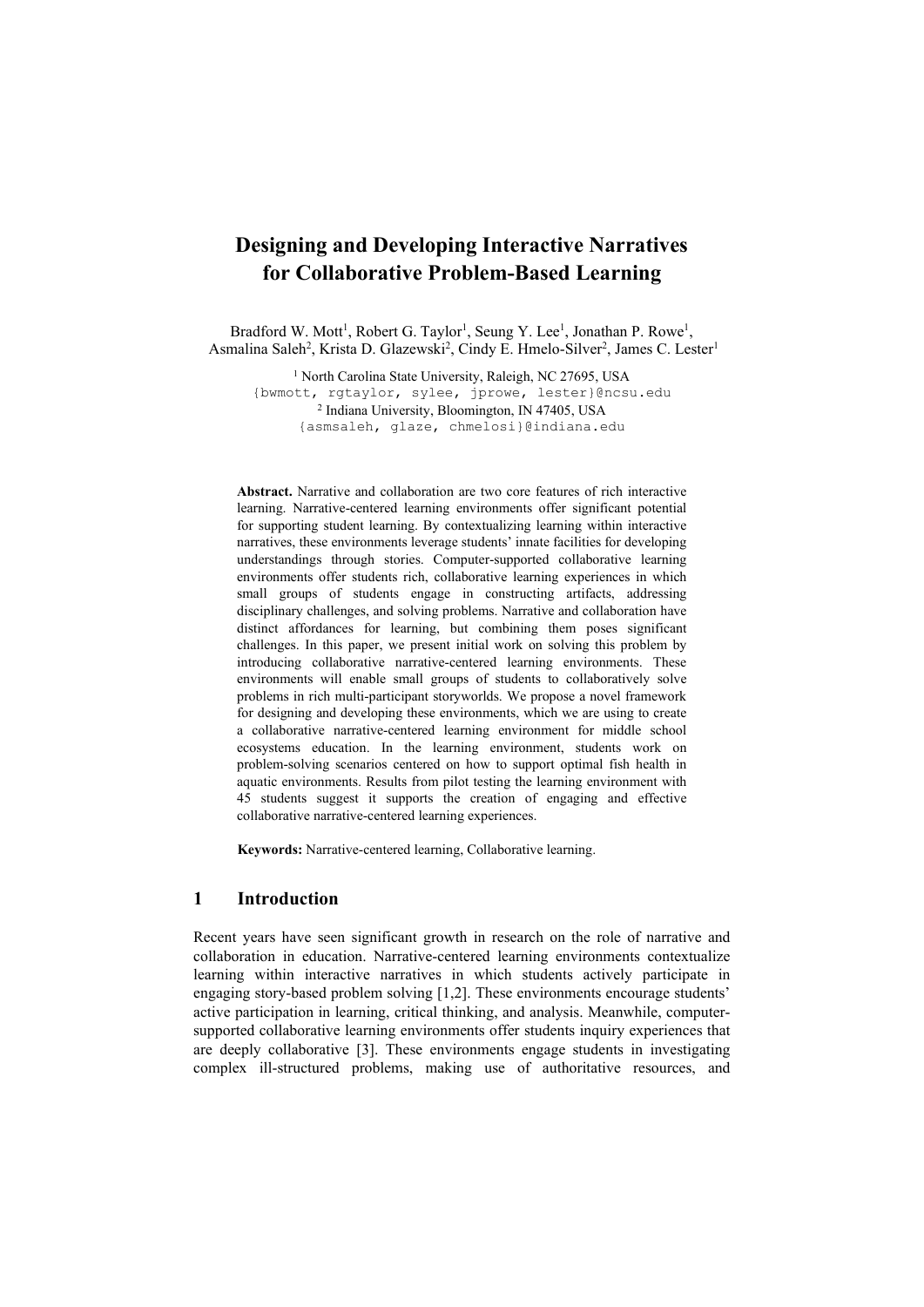constructing informed explanations. Leveraging the affordances of both narrativecentered learning environments and computer-supported collaborative learning environments offers significant potential.

By integrating narrative-centered learning with collaborative learning, *collaborative narrative-centered learning environments* will enable small groups of students to collaboratively solve problems in rich multi-participant storyworlds. As opposed to traditional narrative-centered learning environments, in collaborative narrative-centered learning environments, students work in groups solving motivating problem-based learning scenarios that feature compelling plots, engaging characters, and inviting settings. These environments will dynamically generate narratives to be interactively experienced by a group of participants. (We use the term "participant" to emphasize the active role played by students experiencing and affecting the narrative that is unfolding in the multi-participant interactive environment.) Here, computational models of narrative must craft global story arcs and dynamically direct storyworld events to create the most effective collective story-centric learning experience for all of the participants. For collaborative narrative-centered learning environments, these computations entail dynamically selecting and arranging plot elements that will engender group-based problem-solving activities so that participants can together achieve the resolution of the narrative, while developing flexible knowledge, critical reasoning skills, and collaboration skills.

### **2 Background**

#### **2.1 Narrative-Centered Learning**

Computational models of narrative can serve as the foundation for learning environments that provide effective story-centered pedagogy that is both meaningful and motivated [4-8]. In narrative-centered learning environments, learning occurs in the context of interactive narratives [9-11]. Such learning environments leverage the power of dynamically generated narrative to create learning experiences that are both effective and engaging. Drawing on intelligent tutoring systems, intelligent virtual agents, and serious games, narrative-centered learning environments offer the promise of adaptive, situated learning experiences that are highly interactive and engaging for students. Narrative-centered learning environments have been investigated in a broad range of educational domains, including anti-bullying education [4], health intervention education [12], social issues [13], computational thinking [14], and science learning [9,15]. In addition to education, narrative-centered learning environments have also been used effectively in training [16-18]. While significant progress is being made on narrative-centered learning environments, most of the work to date has focused primarily on single-learner scenarios.

#### **2.2 Collaborative Learning**

Contemporary approaches to inquiry learning are deeply collaborative [3]. Collaborative inquiry involves small groups of students engaging in constructing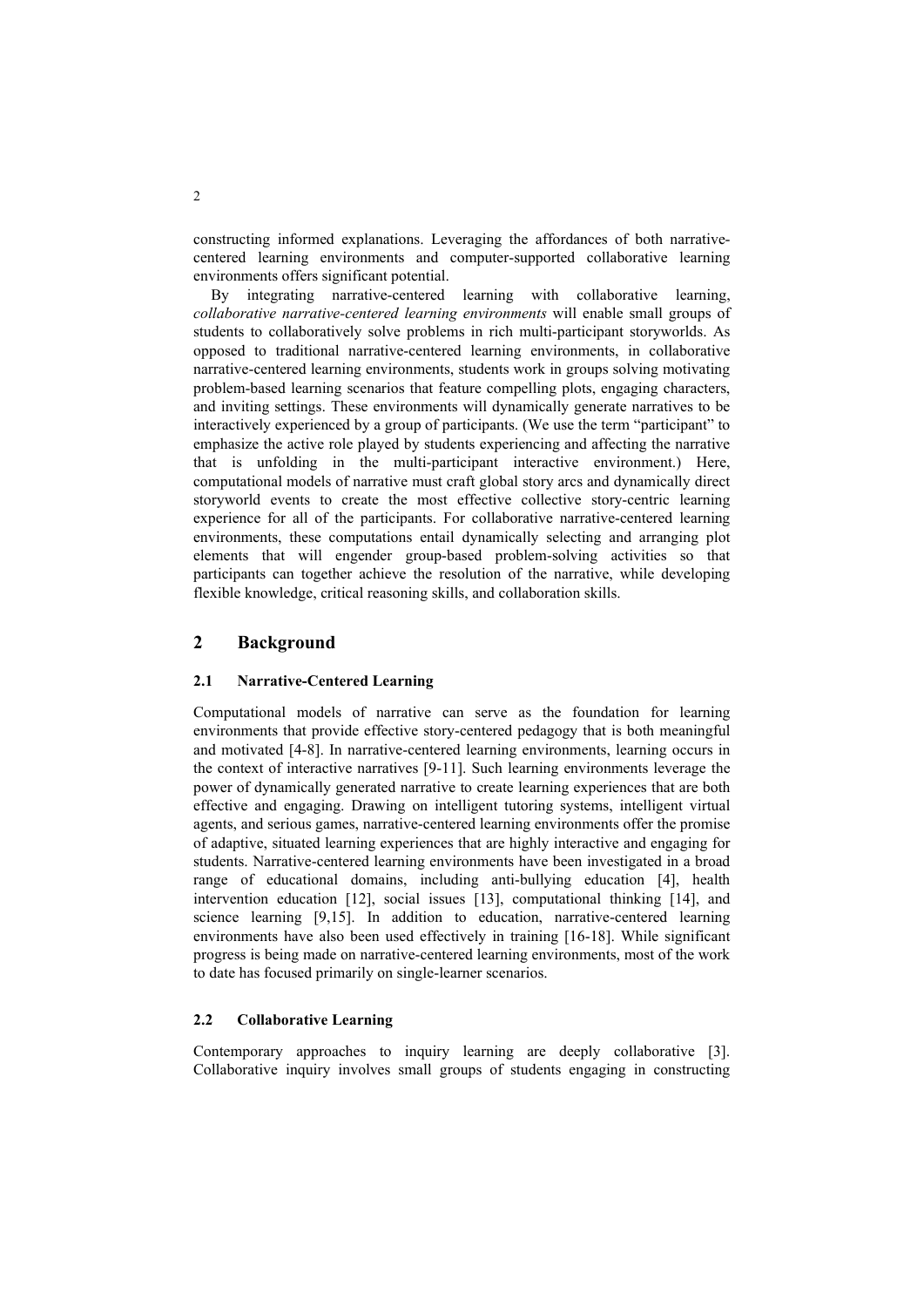artifacts, addressing disciplinary challenges, and solving problems. These approaches rely on scaffolded student engagement, including different forms of learning cycles that help provide norms, routines, and teacher guidance [19,20]. Problem-based learning (PBL) is an effective approach to enabling collaborative inquiry that challenges students with investigating and resolving complex, ill-defined problems [21,22]. In PBL, students engage in self-directed learning as they collaboratively solve problems while co-constructing flexible knowledge through small group discussions and negotiations [22]. Story-centric scenarios often serve as an effective approach for structuring the problems that lie at the heart of problem-based learning for students [23]. Although originally developed as an instructional model for medical schools, there is significant interest in applying PBL within primary and secondary education [24], including science classrooms [23]. Although progress is being made to realize the potential of problem-based learning through computer-supported collaborative learning environments, limited work has explored the unique opportunity provided by the rich, dynamic problem contexts of narrative-centered learning to support deep collaborative inquiry at the classroom scale.

### **3 Designing Collaborative Interactive Narratives**

Collaborative narrative-centered learning environments extend educational narratives into the social arena and call for the creation of *computational models of collaborative narrative generation*. Rather than generating narratives for a single participant, computational models of collaborative narrative generation create shared, collective narrative experiences to be interactively experienced by a group of participants [25-27]. In contrast to multiplayer online games in which a loosely formed sense of narrative may emerge from sandbox-style interactions or completed quests, computational models of collaborative narrative generation are concerned with explicitly reasoning about narratological elements (fabula, sjužet, and medium) to create engaging narrative experiences for groups of participants. The work presented in this paper focuses on computational models of collaborative narratives with an emphasis on collaborative learning in which students cooperate to solve ill-structured problems. Our work targets the generation of narratives for small multi-participant groups consistent with problem-based learning. Computational models of collaborative narrative generation must address two sets of design requirements: those stemming from interactive narrative generation, and those stemming from the multiparticipant nature of collaborative narratives. Each of these is discussed in turn.

Computational models of interactive narrative generation construct stories in which an audience member plays an active role. In addition to crafting narratives that have many of the properties of traditional stories such as conflict, compelling characters, plot-driven storylines, and crisis decision points, computational models of interactive narrative should create narratives that exhibit three properties: 1) *participant agency*, which imparts the perception of control to the participant with respect to the short-term and long-term impact of her actions on the story [28,29]; 2) *believable characters*, in which the participant's interactions with "non-player" characters are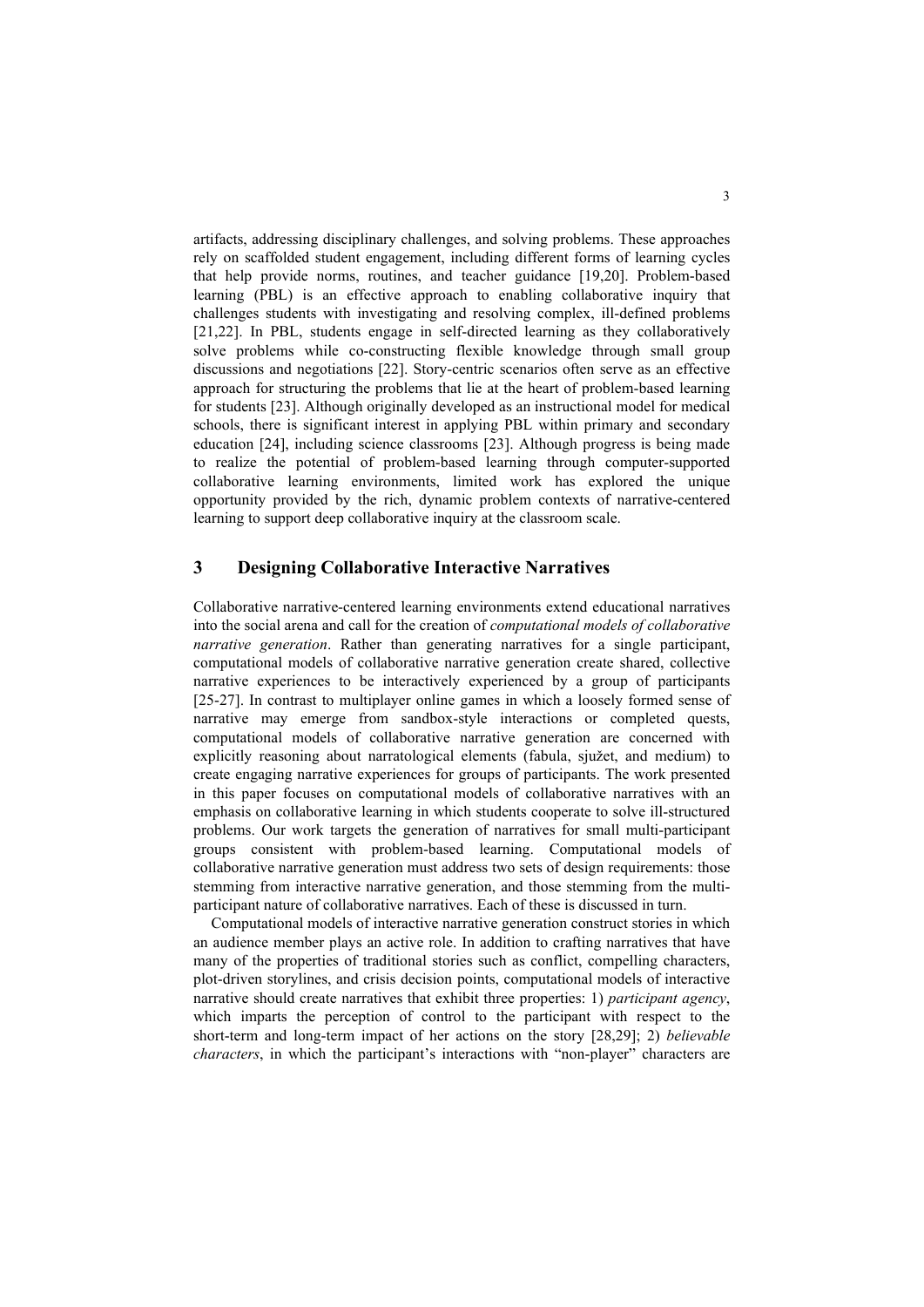contextualized in the narrative's plot and setting [4,30]; and 3) *participant-tailored experiences*, in which plot elements and character behaviors are customized to the individual participant [31,32].

In addition to the requirements noted above for interactive narrative, computational models of collaborative narrative generation should address the following requirements. First, the models should support collaboration-centered plot generation, in which the narrative generator creates plot lines that require cooperative actions on the part of the participants. For example, they should introduce plot points requiring participants to devise plans leading to the achievement of a common goal, and they should encourage communication among participants. Second, the models should support role-based participant-character interactions. Endowing characters with specific expertise and abilities is an oft-used literary device from traditional narratives, and it can be effectively leveraged in collaborative narratives for both participant characters and synthetic characters (e.g., virtual agents). Third, the models should create stories that maximize the utility of the resulting narratives. In addition to being engaging for a single individual participant, collaborative narratives should be engaging for the group as a whole.

Our approach to organizing computational models of collaborative narrative generation employs the jigsaw methodology to create multi-participant groups for collaborative problem-based learning. In *jigsaw-based problem solving*, students become experts on different aspects of the problem under investigation and then share what they have learned with group members [33]. Effective collaborative work depends upon the presence of positive interdependence between participants, thereby requiring students to interact and rely upon contributions of others [34]. Most effective collaboration occurs when group members have both resource and goal interdependence. Jigsaw approaches used in science classrooms have led to increases in affective outcomes [35], and Aronson and Bridgeman (1979) argue that the jigsaw methodology reduces classroom competition and creates an environment that leads to goal attainment [36]. Jigsaw-based problem solving offers a practical and effective approach to organizing the design of collaborative problem-based learning narratives.

### **4 Developing Collaborative Interactive Narratives**

While promising, integrating interactive narrative and collaboration to create effective group learning experiences poses significant challenges. To this end, we have designed STORYLOOM, a rapid prototyping tool for creating interactive narratives that enable students to work together to solve problem-based learning scenarios, while allowing researchers to investigate collaborative learning within the classroom.

#### **4.1 Architecture**

The STORYLOOM architecture defines key components of a collaborative interactive narrative that represent distinct groups of functionality and resources (Figure 1). The primary purpose of STORYLOOM is to provide a blueprint for creating engaging interactive narratives that support effective group learning. To this end, the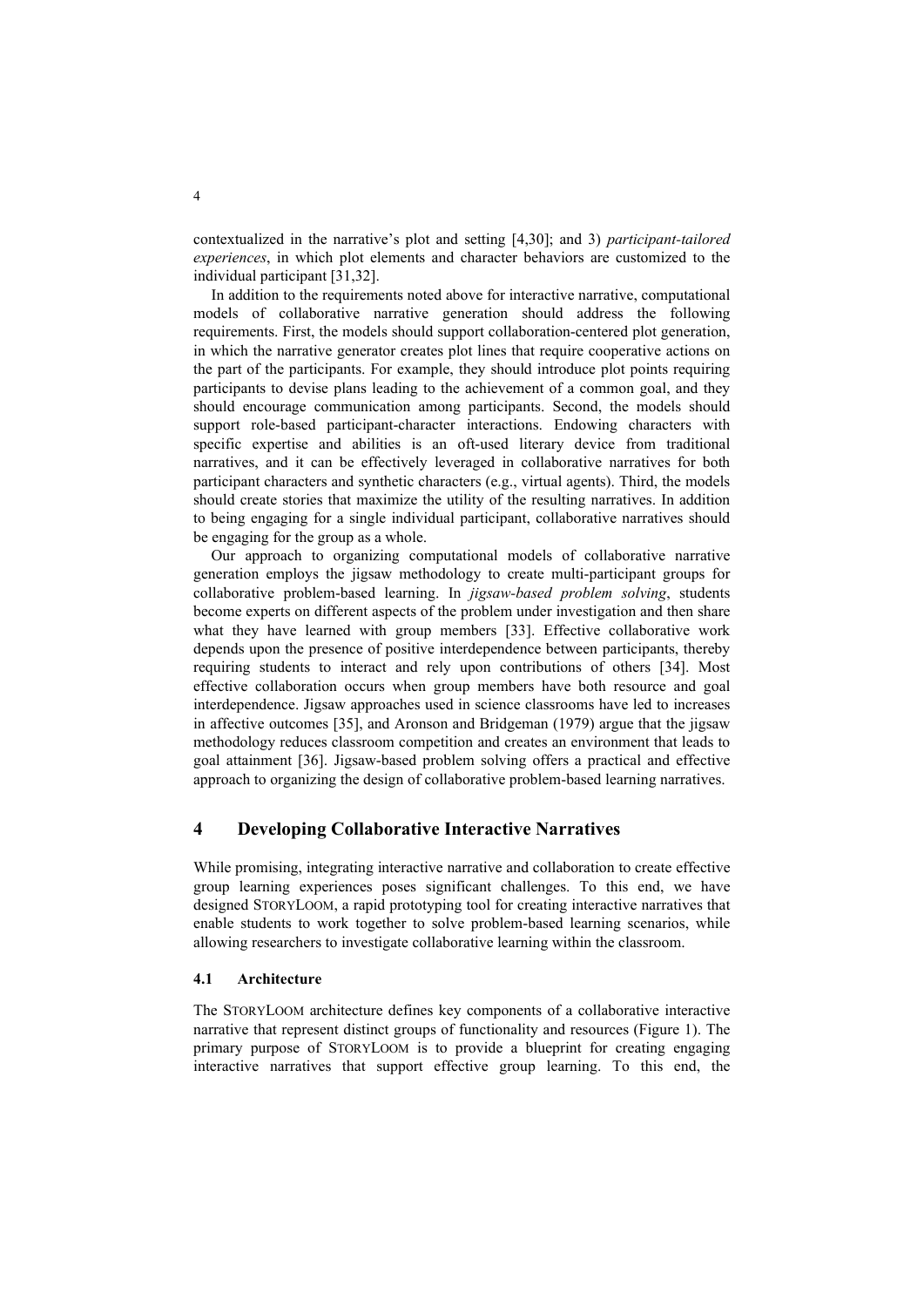

architecture defines two types of resources that when combined represent the narrative experienced by a group of students: *World Resources* and *Story Resources*.

**Fig. 1.** STORYLOOM architecture.

World Resources are the building blocks for the storyworld that the students will experience while interacting with STORYLOOM: *Locations*, *Characters*, and *Props*. These resources represent the physical manifestation of the narrative. These are the objects that the students will see, hear, and interact with as they are transported into the storyworld. The Story Resources define how the World Resources interact with each other and with the students as they progress through the narrative. Story Resources are composed of *Dialogue* and *Beat Sheet* resources. Dialogue resources represent the conversations, narration, and dialogue choices presented to the students as they interact with characters, manipulate props, and visit locations within the storyworld. A Beat Sheet resource represents a complete story within the narrative environment from a particular student's perspective organized around the jigsaw methodology with the student becoming an expert on some aspect of the story. A story beat is an event within the narrative where something changes and the story advances [37]. For example, a young boy learns he is a wizard after receiving an acceptance letter to wizarding school. The Beat Sheet resource, as defined in the STORYLOOM architecture, is a collection of story beats that represent the entire narrative experienced by a student. A story may contain multiple character roles that can be assumed by students. Each beat sheet represents a different narrative experience within a larger collaborative story, and thus there may be multiple beat sheets in a story, each one describing the story from a particular student's perspective.

Another key requirement of STORYLOOM is to allow students to interact and collaborate within the storyworld as they experience the interactive narrative. This functionality is represented by three components within the architecture: *Multiplayer Server*, *World State*, and *Chat*. The Multiplayer Server is responsible for providing a real-time communication channel between each interactive story client that is participating in a shared narrative experience (Figure 2). The Multiplayer Server allows multiple students to interact over a network connection. It also allows an optional tutor, perhaps a human serving in the role of a wizard within a Wizard-of-Oz data collection or an intelligent tutoring system, to participate in the learning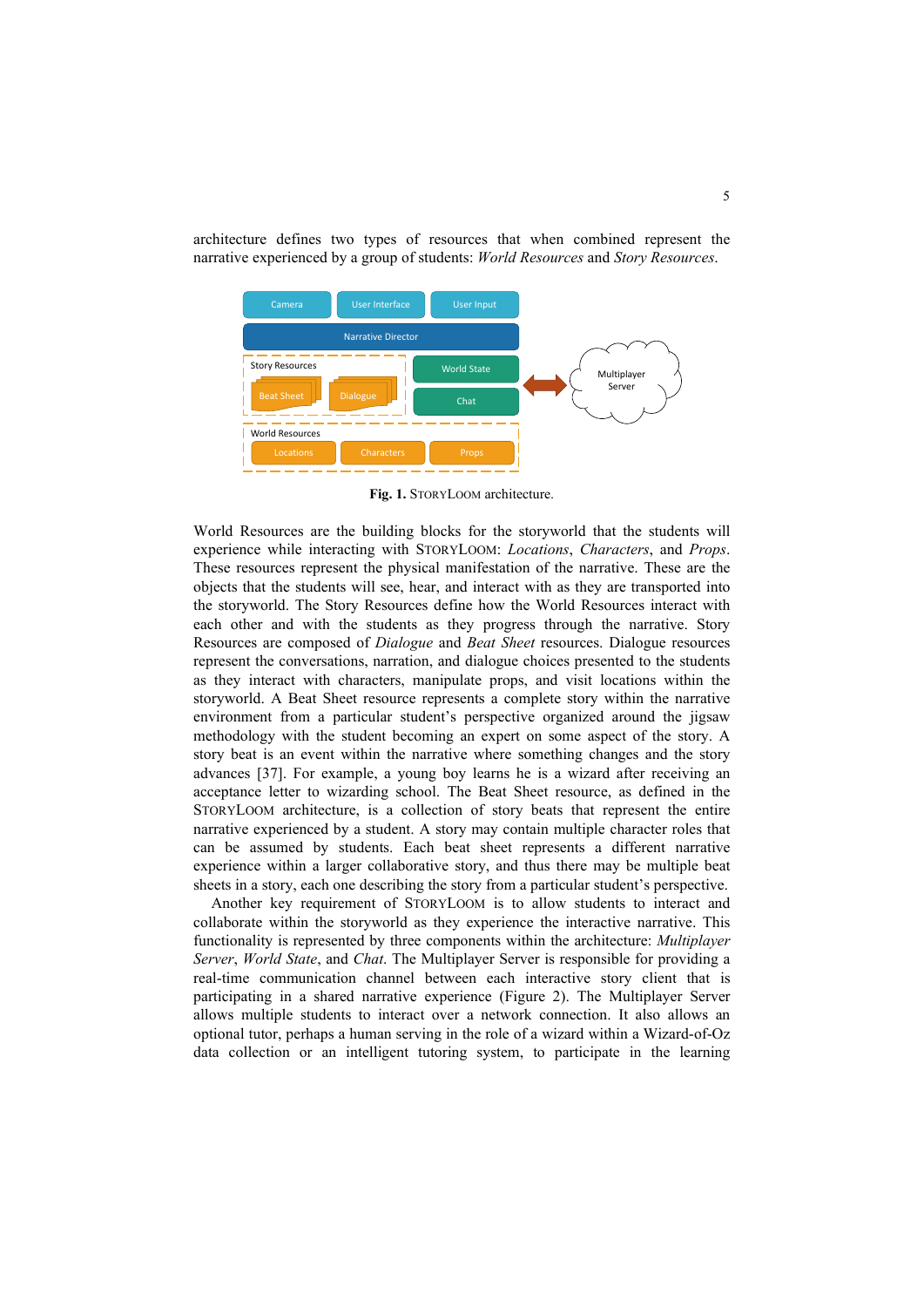experience by providing content and collaboration scaffolding as the students work together to solve the problem-based learning scenario. The World State component represents the functionality and data that must be replicated across all of the interactive story clients and the optional *Tutor Control Panel* in order to create a consistent and shared virtual world and narrative experience for all the students (Figure 2). For example, if a student places a sticky note on a whiteboard in the virtual world, the same action must be replicated to all of the other students' interactive story clients. Lastly, the Chat component represents the functionality that allows students as well as the tutor to communicate across the network in real-time. This functionality is crucial for collaborative problem solving as students share what they have learned and discuss possible solutions to the problem scenario within the context of the interactive narrative.



**Fig. 2.** Interactive story clients collaborating with a human tutor.

The *Narrative Director* is a central component within the STORYLOOM architecture that is responsible for orchestrating the interactions of all the other components within the interactive story clients to generate a collaborative, problem-based learning experience (Figure 1). The Narrative Director loads narrative-specific Story and World Resources based on the role assumed by the student within the larger shared narrative. For example, a student may have assumed the role of a toxicologist in a team of scientists who have been asked to determine why farm animals are getting sick. The toxicologist Beat Sheet would contain individual beats that define a unique narrative in which the student (acting as the toxicologist) visits the farm, takes water samples from the pond, and then discovers that the water is contaminated with hazardous chemicals. This narrative experience will be unique to the student playing the toxicologist role. Likewise, the other students will experience their own unique narratives based on their roles as they gather evidence to be shared and discussed as part of the collaborative problem-solving learning experience within STORYLOOM. For example, two students playing the roles of a toxicologist and botanist might progress through a simple narrative in which each student experiences unique story beats that provide evidence and insights that are shared during collaboration sessions where they discuss and negotiate as they work together to determine why the farm animals are getting sick (Figure 3).

The *Camera* and *User Interface* components in the architecture represent how the narrative is conveyed to the student, while the *User Input* component represents how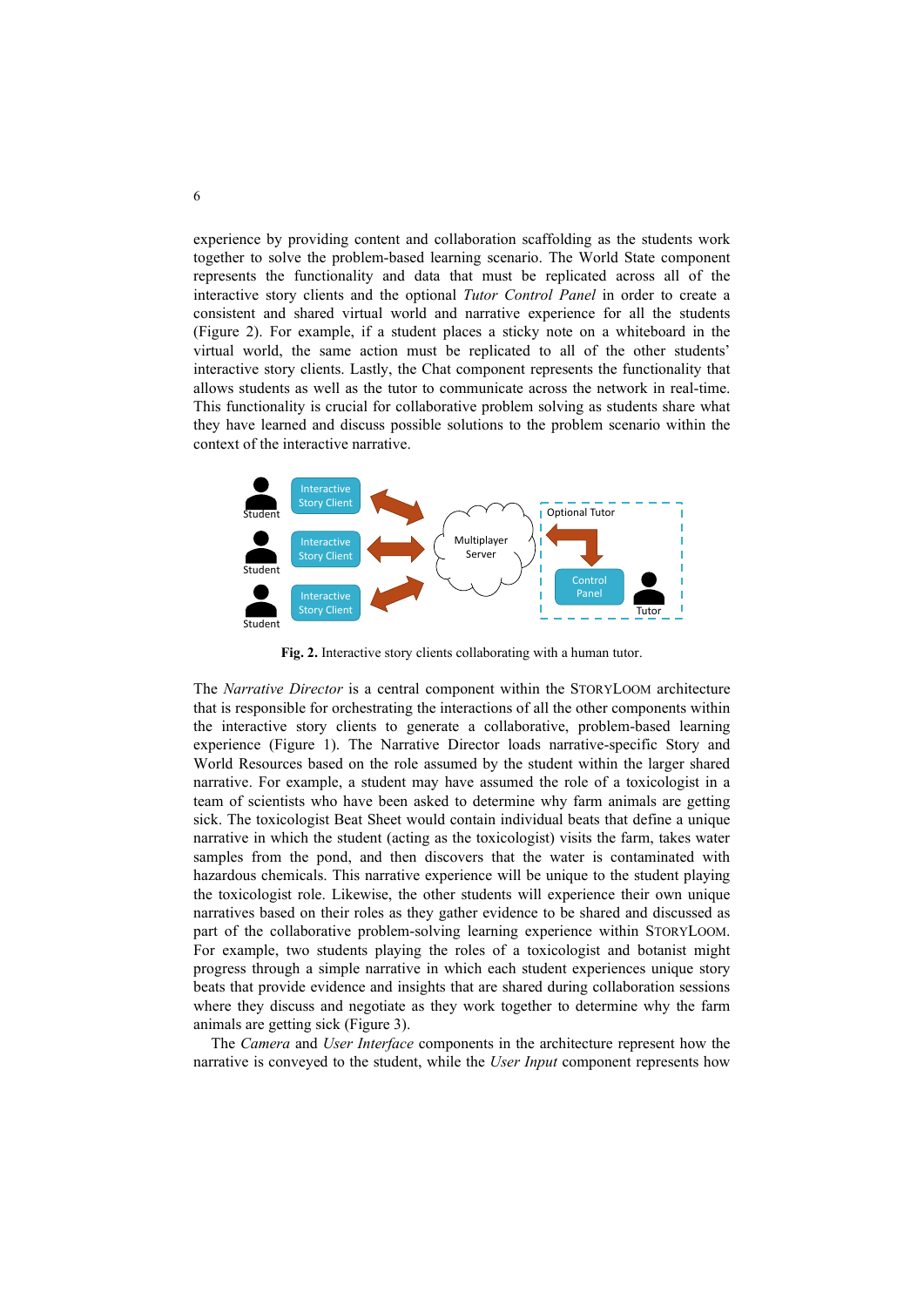the student interacts with the narrative. The interactive story client might be implemented using a high-fidelity 3D game engine, which would produce immersive experiences in which students have the freedom to travel between realistically rendered locations and interact with lifelike characters as they experience the narrative. In this situation, the World Resources in the architecture would consist of 3D models, animations, and audio.



**Fig. 3.** Two-student progression through a shared collaborative learning experience.

#### **4.2 Implementation**

The STORYLOOM architecture presented above was used in the design and development of a 2D visual novel-style collaborative narrative-centered learning environment. The learning environment was developed using an agile development process in which the software was iteratively designed, implemented, and reviewed. This particular implementation of STORYLOOM supports rapid prototyping and deployment of 2D interactive narratives into classrooms. In this implementation, the Camera, User Interface, and User Input components were implemented using the Unity game engine. The Unity game engine is capable of rendering 3D environments and characters. However, we decided to create a 2D narrative experience to simplify art creation, while we focused our development efforts on refining the narrative and collaboration-specific functionalities. The Unity game engine is cross-platform and enables the learning environment to be deployed on a wide variety of platforms such as Windows, macOS, Android, iOS, and Chromebooks.

This version of STORYLOOM presents the storyworld to students as 2D representations of locations, characters, and props. Because students can choose to travel between locations, converse with characters, interact with props, and collect information as they progress through the problem-solving scenario, they are active participants within the narrative. For example, a student could be asked by a character in the learning environment to travel to a fish hatchery and measure the dissolved oxygen levels in a water tank as the student attempts to determine why the fish have become sick. This implementation of STORYLOOM includes text-based chat that students can use at any time during the narrative to communicate with one another. In addition, a human tutor can also participate in the conversation to provide content or collaboration scaffolding.

This 2D version of STORYLOOM provides a flexible framework for quickly developing and evaluating interactive narratives by allowing non-technical authors to create story beats in a Google Sheet and author dialogue in Google Documents. These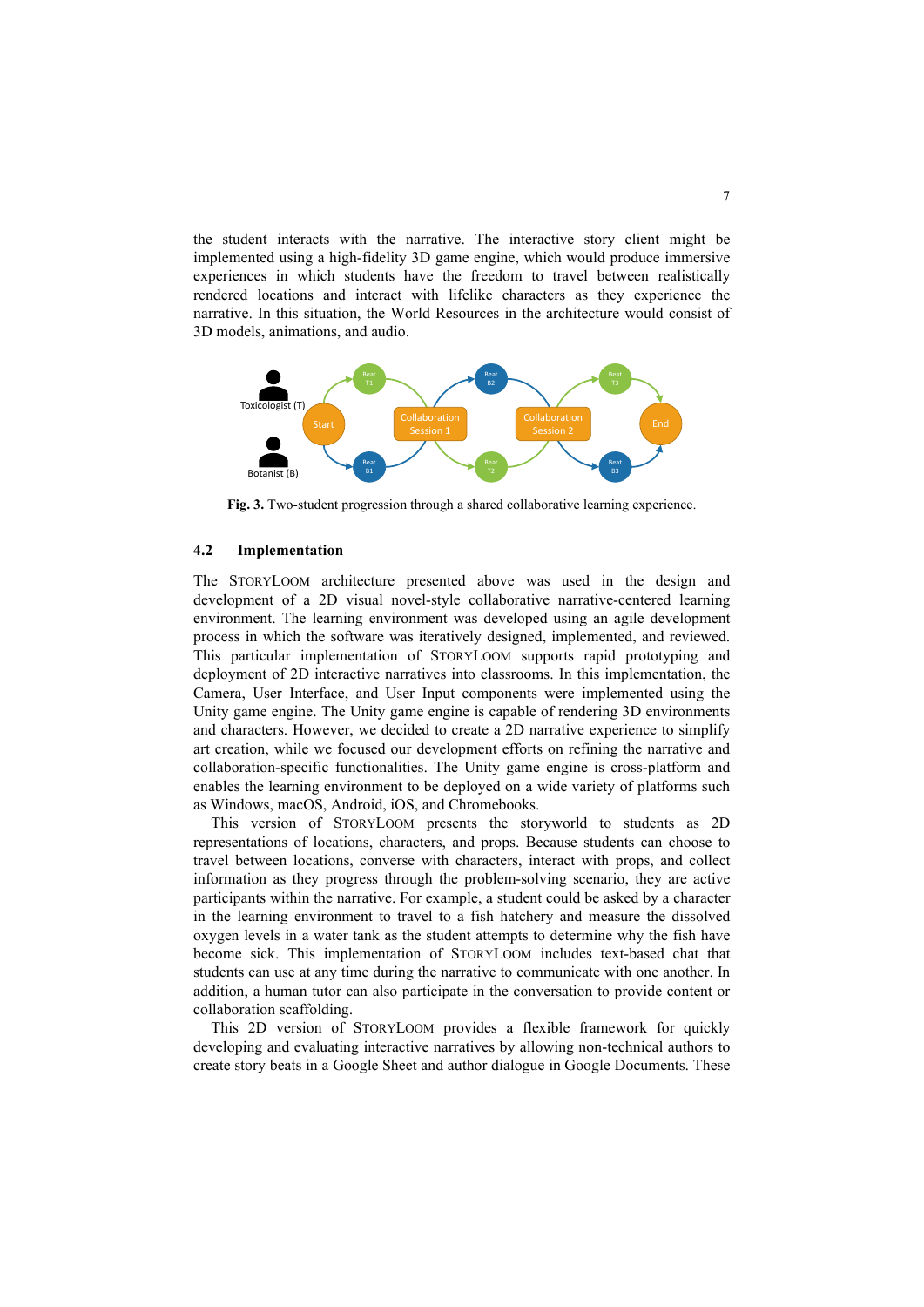documents are imported into the system as Beat Sheet and Dialogue resources that are combined with the 2D representations of locations, characters, and props to produce an interactive narrative. Using Google Docs as an authoring tool has several significant advantages for authors: 1) familiar and feature-rich word processor, 2) collaborative authoring, and 3) revision tracking and revert capability, and 4) readily available. These features allow content to be authored and easily revised, thus, enabling a tight iterative loop to quickly refine the narrative experience.

This version of STORYLOOM fully supports the creation of jigsaw-based narratives where students acquire expert knowledge as they experience their own unique stories. This acquired knowledge can then be shared with their group through collaboration as they work together to solve a problem-based learning scenario. When using this version of STORYLOOM to create a collaborative, narrative learning experience, the following high-level steps are used to structure the jigsaw-based narrative: 1) Create an overarching narrative that features the problem-based learning scenario, 2) Identify possible solutions including knowledge required to solve the problem, 3) Create individual narratives that correspond to roles within the larger overarching narrative wherein students acquire knowledge, 4) Define story beats in a Google Sheet that represent the significant events that move each individual narrative forward, 5) Identify characters and author dialogue in a Google Document for narration and conversation associated with the story beats (such interactions reveal expert knowledge to the students), 6) Create story beats that represent collaboration points in the overarching narrative, 7) Identify all of the locations, characters, and props necessary to tell the story and create art assets for them. The artifacts from the previous steps can then be combined with STORYLOOM to create a deployable learning environment. Creating a collaborative interactive narrative is a creative endeavor and will likely require several passes through the above steps.

### **5 CRYSTAL ISLAND: ECOJOURNEYS Testbed**

To investigate how interactive narrative and collaboration can be combined to yield effective small group learning experiences in the classroom, we created CRYSTAL ISLAND: ECOJOURNEYS to serve as a testbed for prototyping a collaborative narrative-centered learning environment to be deployed in classroom studies (Figure 4). Chromebooks were selected as the lead development platform due to their availability for use at our partner schools as well as their widespread adoption by schools throughout the United States. ECOJOURNEYS was developed using the 2D version of STORYLOOM described above. Locations, characters, and props are presented to students as 2D assets. The learning environment's look and feel closely resembles a genre of video games referred to as "visual novels".

The interactive narrative that was authored for ECOJOURNEYS tells the story of four students who are visiting Buglas Island in the Philippines as part of a cultural exchange program. While on the island, the students learn from local farmers that the fish in their fish farms are getting sick. Since fish farming is critical to the island economy, the local stakeholders ask the students for help in investigating why the fish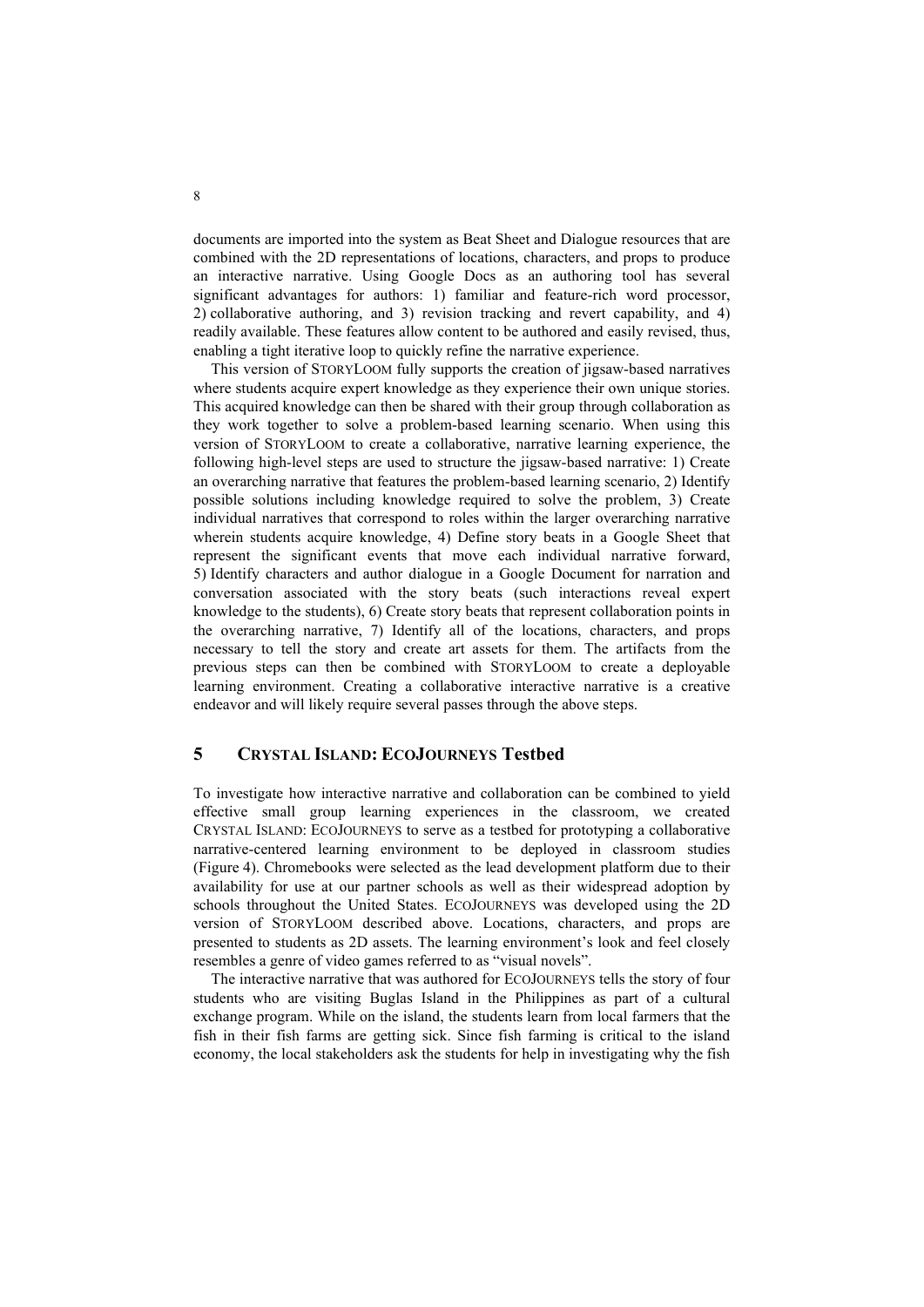are getting sick. The students' relationship with the local stakeholders follows an apprentice-based model [38]. The stakeholders provide the expertise and insight critical to solving the problem. As newcomers to the island, the students are tasked with "pitching in," to help with the investigation. The interactive narrative reveals a complex problem scenario that four students are asked to solve together as a group. Each student will experience a unique narrative within the context of the larger story as they visit different locations, have conversations with characters, and interact with props as they help solve the mystery.



**Fig. 4.** Interacting with characters and props in CRYSTAL ISLAND: ECOJOURNEYS.

In addition to text-based chat, ECOJOURNEYS includes a virtual whiteboard (Figure 5) to support collaboration and the problem-based learning inquiry cycle [39]. During collaboration sessions within the context of the interactive narrative, students are asked to go to a virtual conference room in the storyworld. There, students place sticky notes on the virtual whiteboard. These notes were collected during students' unique explorations and contain information related to the aquatic problem.

| $\bullet$ $\bullet$ $\bullet$       | Abiotic and Biotic Components that Tilapia Need |                                                                                      |                          |                                                      |
|-------------------------------------|-------------------------------------------------|--------------------------------------------------------------------------------------|--------------------------|------------------------------------------------------|
| Overlapping Ideas 1                 | Air                                             | <b>Water Quality</b>                                                                 | Food                     | Space                                                |
| 噕<br>What is water<br>quality       | 食<br>Tilapia is gasping<br>for air              | 噕<br>The water looks<br>dirty                                                        | Leftover food in<br>tank | $\overline{\mathsf{x}}$<br>The tank looks<br>crowded |
| <b>Competition for</b><br>resources | 寅<br>Bacteria use<br>dissolved oxygen           | 寅<br><b>Filter removes</b><br>organic matter<br>偵<br>Less organic<br>matter in water |                          | $\overline{\mathsf{x}}$<br>Tilapia & oxygen<br>needs |

**Fig. 5.** Virtual whiteboard used by students during collaboration points.

The sticky notes can be associated with specific topics that help students support or rule out hypotheses. As students share their notes at the whiteboard, they discuss their findings and attempt to arrive at a hypothesis that is both supported by the evidence and that explains why the fish are getting sick. The virtual whiteboard was designed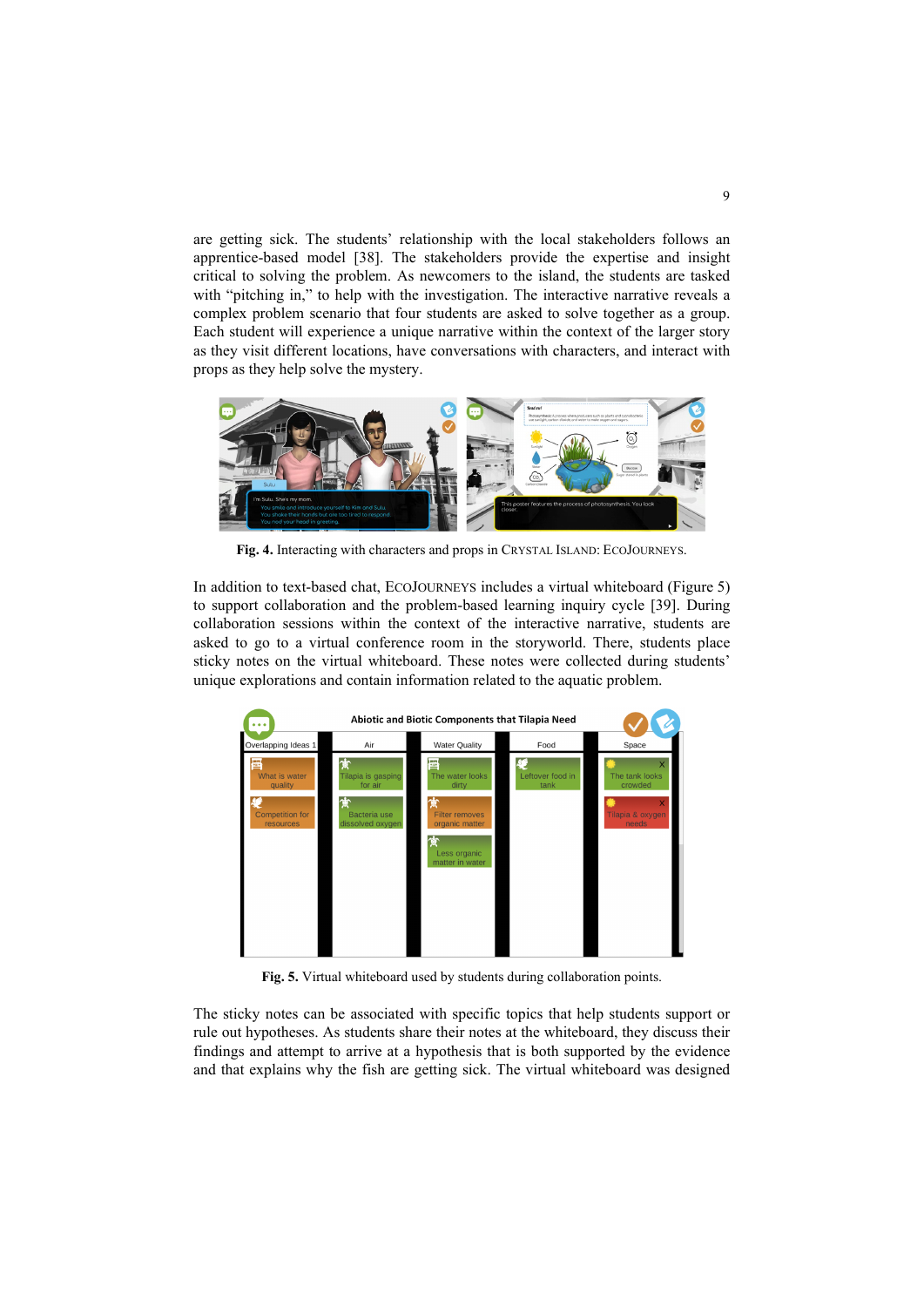to support the following collaborative interactions between small groups of students: 1) sharing information, 2) selecting information to be used as evidence, and 3) evaluating whether evidence supports, does not support, or might support a specific hypothesis. Furthermore, to support sensemaking, students can vote on a sticky note which will cause it to change color to indicate whether students agree (green) or disagree (red) that the information on the note supports the hypothesis represented by the column. An orange sticky note indicates that not all the students have voted on whether the note supports a hypothesis or not. If students disagree on the placement of a sticky note, they must negotiate using the text-based chat to resolve their disagreement. This provides students with sense-making agency, since they are allowed the freedom to make mistakes as they collaborate and reason about the evidence and how it relates to the hypotheses.

Because ECOJOURNEYS is built upon STORYLOOM, the team was able to rapidly create a collaborative narrative-centered learning environment that was ready for deployment into the classroom. This left additional time for the team to focus on two elements that are key to the PBL inquiry cycle: the interactive narrative and scaffolded collaboration. STORYLOOM's Google Docs-based authoring allowed the four narratives that represent each student's role in the overarching narrative to be quickly written and easily refined through rapid iteration. This allowed the creation of the jigsaw-based problem scenario where students learn from experts as they experience the interactive narrative by talking to characters and collecting evidence. Likewise, STORYLOOM's data replication functionalities allowed for the creation of the shared virtual whiteboard, which, along with text-based chat, allowed students to share what they learned with group members. Figure 6 depicts a student's narrative experience as they collect jigsaw-based information through the interactive narrative and collaborate with the group through the virtual whiteboard. To ensure that students have access to critical information required to solve the mystery, key jigsaw-based information was provided to at least two students in their narrative experiences (i.e., similar facts or observations). Thus, the information was more likely to be discovered and shared by students during their collaboration.



**Fig. 6.** Story beats and collaboration points of student's unique narrative experience.

Another important feature of STORYLOOM that was utilized in ECOJOURNEYS was the capability to have an expert human tutor join the group of four students in the chat and virtual whiteboard sessions. This facilitator provided scaffolding for both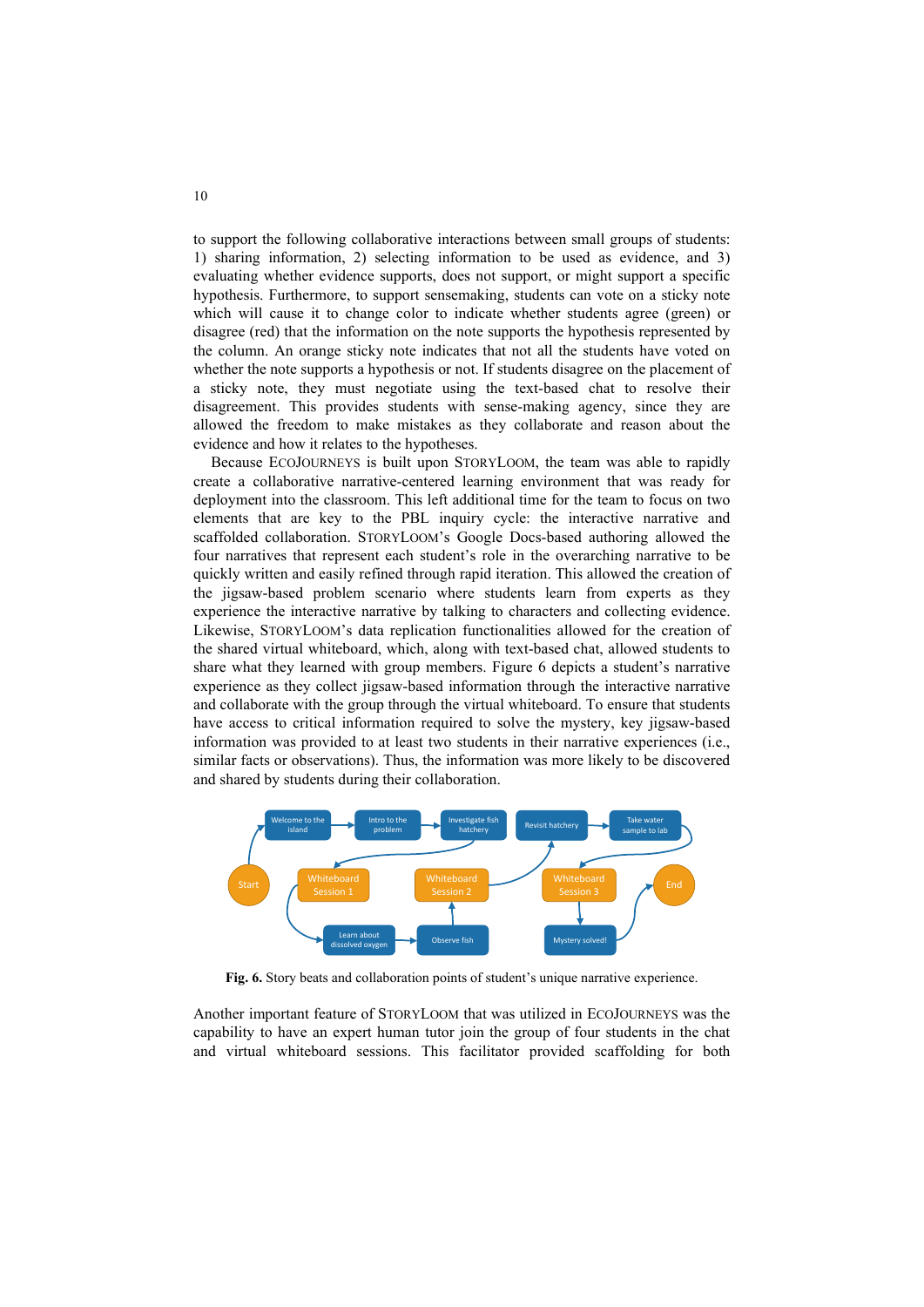collaboration and inquiry-based thinking. The facilitator was also responsible for checking the students' work in the whiteboard sessions before allowing the students to continue on through the narrative. If the virtual whiteboard contained hypotheses that were not correctly supported (or disproved) by the evidence, the facilitator could provide hints or suggest approaches to the students to resolve disagreements. Once the facilitator was convinced that the students had successfully completed a whiteboard session, she would use the STORYLOOM Control Panel to allow the students to exit the whiteboard and continue through the narrative.

### **6 Pilot Study**

To evaluate the effectiveness of ECOJOURNEYS, we conducted a pilot study to understand if it supported productive collaboration and effective learning.

#### **6.1 Participants and Procedure**

A total of 11 groups of students (N=45, 22 females, 23 males) ages 11 to 12 from the rural midwest in the United States participated in the classroom study for a total of nine 55-minute sessions. Students worked in groups of four (except for one group of five). Each group was assigned a facilitator who provided prompts focused on supporting collaboration and inquiry thinking. On the first day of the study, students took a pre-test and were introduced to their groups. They also generated a group contract that allowed them to dictate the norms for collaborative inquiry learning that they wished to follow. On the second day, students started playing ECOJOURNEYS. Throughout the sessions, students collaborated with their group members via text chat and at the virtual whiteboard. Students evaluated the data that each student gathered and discussed possible explanations to the problem scenario. On the last day, students created an explanation as to why the fish were sick and took a post-test.

#### **6.2 Data and Analysis**

The pre-post test focused on ecosystem concepts, specifically the relationship between biotic and abiotic components and the impact that these components have on populations in an ecosystem. Students also took a survey from the Adaptive Instrument for Regulation of Emotions survey [40]. Log data of students' chat and interaction within the learning environment were recorded and stored on a remote server. Group chat log data was coded according to accountable talk and PBL facilitation moves [41,42]. Each conversational turn in the chat log was coded for one of the following turn-taking codes: *Collaboration* (five sub-codes), *Rigorous Thinking* (ten sub-codes), *Facilitation* (six sub-codes), and *Content* (eight sub-codes). Collaboration codes refer to utterances that focus on coordinating, goals, and content understanding whereas Rigorous Thinking codes highlight students' argumentation moves. Utterances made by facilitators were coded separately from students' talk (i.e., Facilitation) and all utterances were coded for the Content of the talk.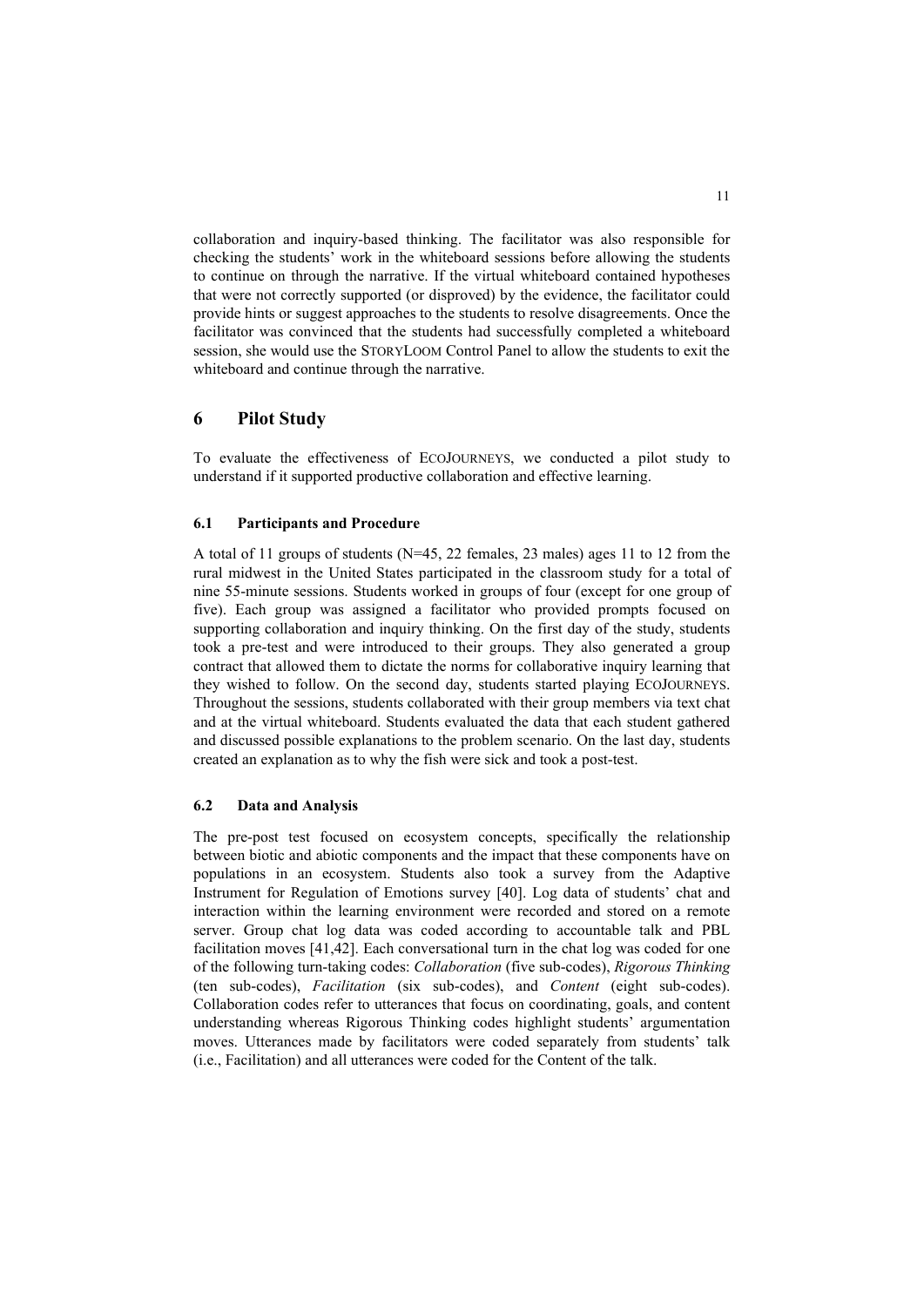#### **6.3 Results**

A mixed ANOVA test with groups as between-subjects and time as within-subjects factor indicated a main effect of time. Students scored significantly better on their post-tests,  $F(1, 49) = 17.919$ ,  $p \le 0.001$  (pre-test mean = 13.6, SD = 3.7; post-test mean = 15.8,  $SD = 3.7$ ), indicating that students improved their ecosystem concept knowledge overall. Analysis of group chat data revealed that there was a positive strong relationship between the total Collaboration and students' Rigorous Thinking codes,  $r(9) = .78$ ,  $p = .004$  and a moderate relationship between the total Facilitation and Rigorous Thinking codes,  $r(9) = .71$ ,  $p = .015$ . These results suggest that productive collaboration among students are critical in supporting robust argumentation. Students also remained engaged in the game, with 66% of student utterances coded for productive discussions.

## **7 Conclusion and Future Work**

Collaborative narrative-centered learning environments, which integrate narrativecentered learning with collaborative learning, offer significant promise for creating effective and engaging learning experiences. These environments enable small groups of students to actively participate in collaborative problem solving featuring compelling plots, engaging characters, and inviting settings. In this paper, we have presented STORYLOOM, a novel framework for designing and developing collaborative narrative-centered learning environments. Using the framework, we developed a prototype learning environment, CRYSTAL ISLAND: ECOJOURNEYS. A classroom study with middle school students indicates that interactions with CRYSTAL ISLAND: ECOJOURNEYS yielded improved learning outcomes and evidence of productive collaboration. These results suggest that STORYLOOM holds promise for creating effective and engaging group-based narrative learning experiences.

Two directions for future work are particularly promising. First, since scaffolding is critical for supporting student teams, developing automated models to provide support during students' problem solving is key. In our pilot study, a human facilitator provided guidance via a text chat interface to help orchestrate student interactions. Devising adaptive conversational agents that use natural language dialogue capabilities to provide automated scaffolding functionalities for collaborative narrative-centered learning environments is a promising direction. Second, investigating computational models of collaborative narrative generation that leverage artificial intelligence-based techniques offers significant promise for creating learning experiences that feature dynamic collaboration-centered plots and adaptable rolebased interactions that adapt to students' desires and behaviors.

**Acknowledgements.** This work is supported by the National Science Foundation through grants DRL-1561655, DUE-1561486, DRL-1934153, DRL-1934128, and DRL-1921495. Any opinions, findings, and conclusions or recommendations expressed in this material are those of the author(s) and do not necessarily reflect the views of the National Science Foundation.

12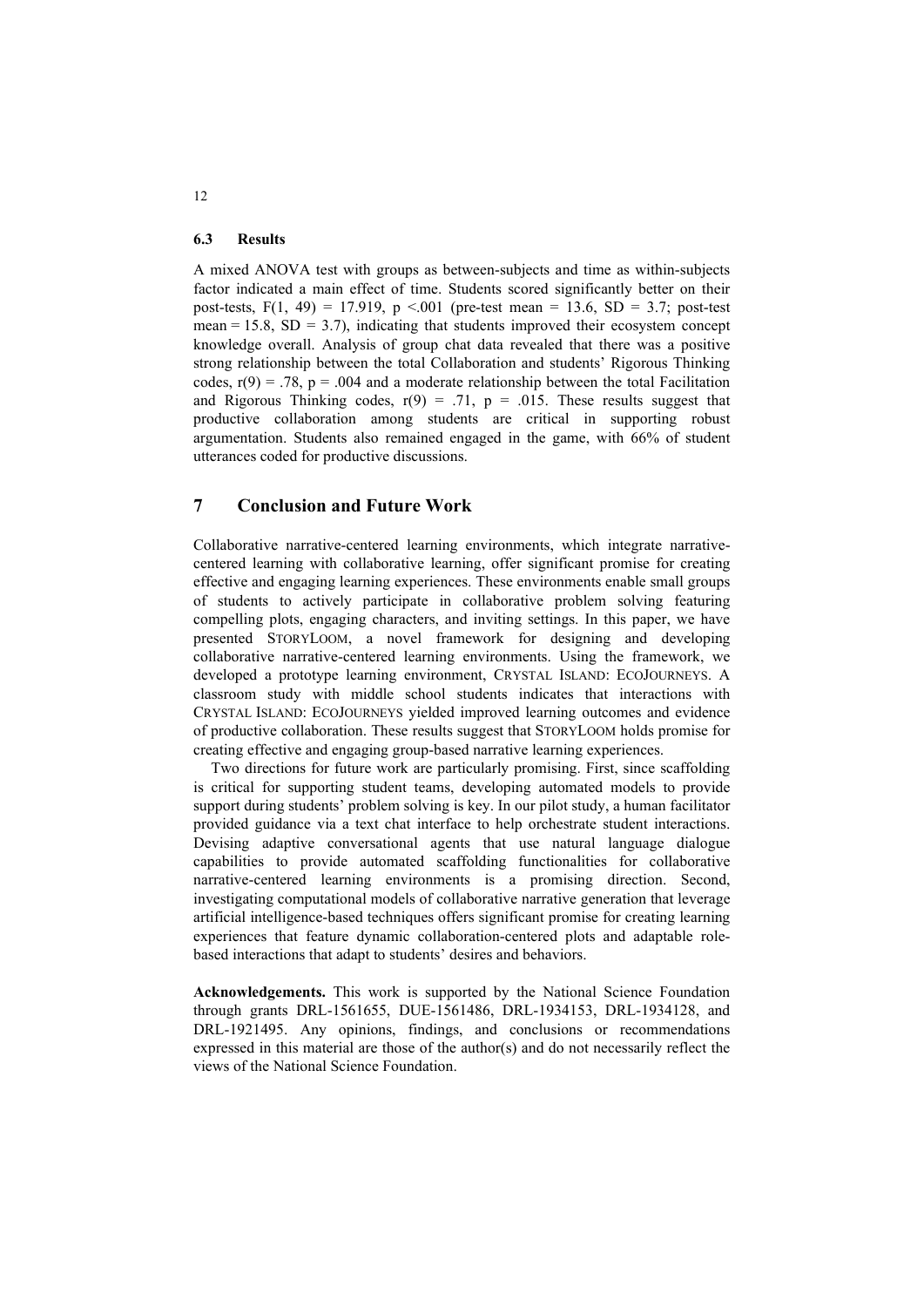### **References**

- 1. Lester, J., Rowe, J., Mott, B.: Narrative-centered learning environments: A story-centric approach to educational games. Emerging Technologies for the Classroom: A Learning Sciences Perspective, Mouza, C. and Lavigne N. (Eds.), pp. 223-238, (2013).
- 2. Lester. J, Spires, H., Nietfeld, J., Minogue, J., Mott, B., and Lobene, E.: Designing gamebased learning environments for elementary science education: A narrative-centered learning perspective. Information Sciences, 264, 4-18 (2014).
- 3. Hmelo-Silver, C. E., Chinn, C. A., Chan, C., O'Donnell, A. M.: The International Handbook of Collaborative Learning. New York: Routledge (2013).
- 4. Aylett, R. S., Louchart, S., Dias, J., Paiva, A., Vala, M.: FearNot!: An experiment in emergent narrative. In: Proceedings of the 5th International Conference on Intelligent Virtual Agents, pp. 305-316 (2005).
- 5. Mott, B. & Lester, J.: U-director: A decision-theoretic narrative planning architecture for storytelling environments. In: Proceedings of the 5th International Conference on Autonomous Agents and Multiagent Systems, Hakodate, pp. 977-984 (2006).
- 6. Riedl, M. O., Lane, H., Hill, R., Swartout, W.: Automated story direction and intelligent tutoring: Towards a unifying architecture. In: Proceedings of the Workshop on Narrative Learning Environments at the 12th International Conference on Artificial Intelligence in Education, pp. 23-30 (2005).
- 7. Lee, S., Rowe, J., Mott, B., Lester, J.: A supervised learning framework for modeling director agent strategies in educational interactive narrative. IEEE Trans. Comput. Intell. AI Games 6, 203-215 (2014).
- 8. Wang, P., Rowe, J., Mott, B., Lester, J.: Decomposing drama management in educational interactive narrative: A modular reinforcement learning approach. In: 9th International Conference on Interactive Digital Storytelling, pp. 270-282 (2016).
- 9. Rowe, J., Shores, L., Mott, B., Lester, J.: Integrating learning, problem solving, and engagement in narrative-centered learning environments. International Journal of Artificial Intelligence in Education, 21(1-2), 115-133 (2011).
- 10. Wouters, P., van Nimwegen, C., van Oostendorp, H., van der Spek, E.: A meta-analysis of the cognitive and motivational effects of serious games. Journal of Educational Psychology, 105(2), 249-265 (2013).
- 11. Clark, D. B., Tanner-Smith, E., Killingsworth, S.: Digital games, design, and learning: A systematic review and meta-analysis. Review of Educational Research, 86(1), 79-122 (2016).
- 12. Marsella, S. C., Johnson, W. L., LaBore, C. M.: Interactive pedagogical drama for health interventions. In: Proceedings of the 11th International Conference on Artificial Intelligence in Education, pp. 341-348 (2003).
- 13. Mitgutsch, K., Alvarado, N.: Purposeful by design? A serious game design assessment framework. In: M. El-Nasr, M. Consalvo, S. Feiner (eds.) Proceedings of the 7th International Conference on Foundations of Digital Games, pp. 121-128 (2012).
- 14. Min, W., Frankosky, M., Mott, B., Wiebe, E., Boyer, K. E., Lester. J.: Inducing stealth assessors from game interaction data. In: Proceedings of the 8th International Conference on Artificial Intelligence in Education, pp. 212-223 (2017).
- 15. Ketelhut, D. J., Dede, C., Clarke, J., Nelson, B., Bowman, C: Studying situated learning in a multiuser virtual environment. In: E. Baker, J. Dickieson, W. Wulfeck & H. O'Neil (Eds.), Assessment of Problem Solving Using Simulations, 37-58 (2007).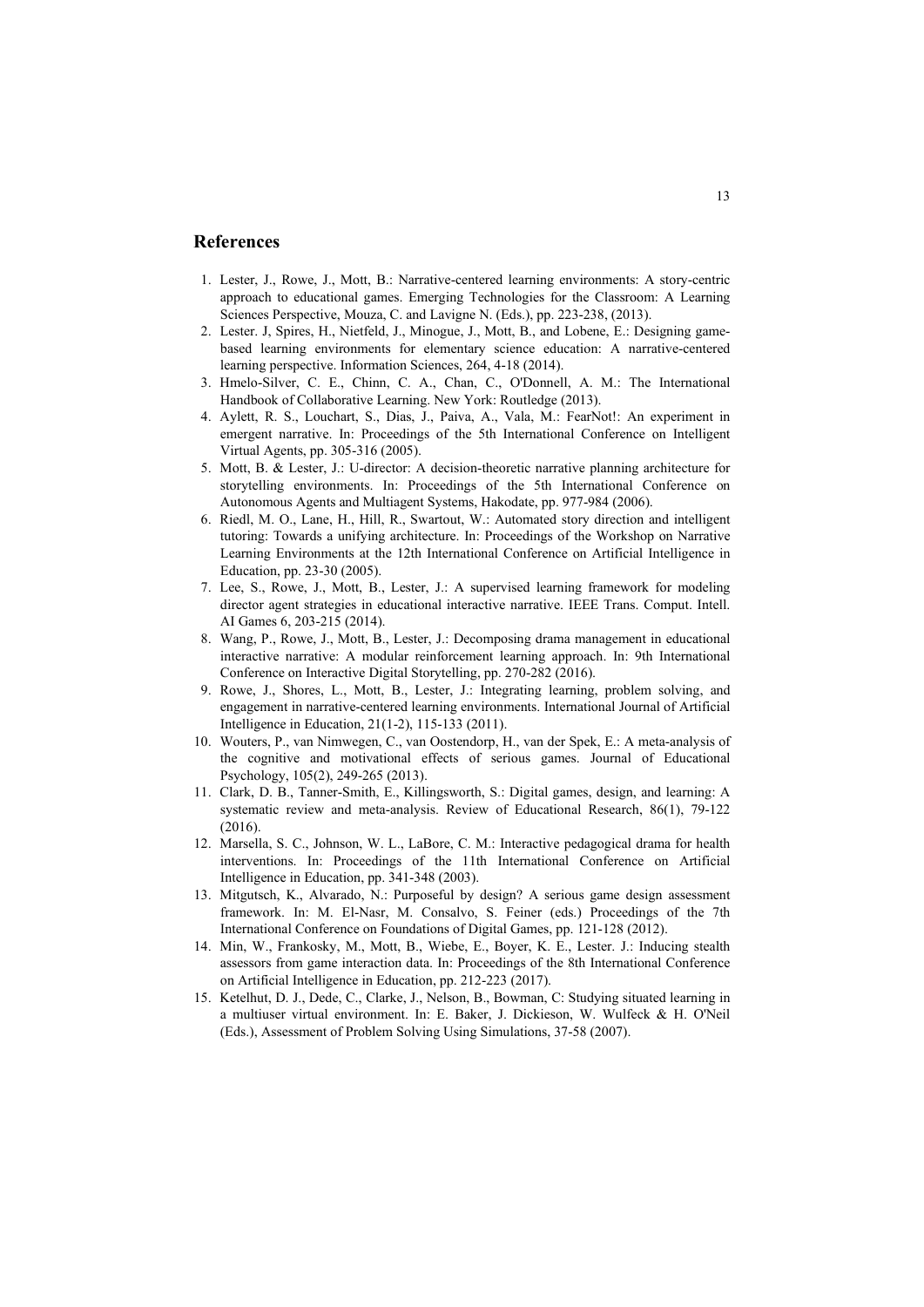- 16. Riedl, M. O., Stern, A., Dini, D., Alderman, J.: Dynamic experience management in virtual worlds for entertainment, education, and training. International Transactions on Systems Science and Applications, 4(2), 23-42 (2008).
- 17. Johnson, W. L.: Serious Use of a Serious Game for Language Learning. International Journal of Artificial Intelligence in Education, 20(2), 175-195 (2010).
- 18. Pynadath, D. V., Wang, N., Yang, R.: Simulating collaborative learning through decisiontheoretic agents. In: Proceedings of the AIED Workshop on Team Tutoring, (2018).
- 19. Belland, B. R., Walker, A. E., Kim, N. J., Lefler, M.: Synthesizing results from empirical research on computer-based scaffolding in STEM education: A meta-analysis. Review of Educational Research, 87(2), 309-344 (2017).
- 20. Puntambekar, S.: Distributing scaffolding across multiple levels: Individuals, small groups, and a class of students. In: P. A. Ertmer, C. Hmelo Silver, A. Walker, & H. Leary. (Eds). Essential Readings in Problem-based Learning, pp. 207-222 (2015).
- 21. Barrows, H. S.: A taxonomy of problem-based learning methods. Medical Education, 20(6), 481-486 (1986).
- 22. Hmelo-Silver, C. E.: Problem-based learning: What and how do students learn? Educational Psychology Review, 16, 235-266 (2004).
- 23. McConnell, T., Parker, J., Eberhardt, J.: Problem-based learning in the life science classroom. K-12 (2016).
- 24. Torp, L. Sage, S: Problems as possibilities: Problem-based learning for K-16 education. ASCD (2002).
- 25. Riedl, M., Li, B., Ai, H., Ram, A.: Robust and authorable multiplayer storytelling experiences. In: Proceedings of the 7th Artificial Intelligence and Interactive Digital Entertainment Conference, (2011).
- 26. Spawforth, C., Millard, D. E.: A framework for multi-participant narratives based on multiplayer game interactions. In: Proceedings of the 10th International Conference on Interactive Digital Storytelling, pp. 150-162 (2017).
- 27. Zhu, J., Ontañón, S.: Experience management in multi-player games. arXiv preprint arXiv:1907.02349 (2019).
- 28. Riedl, M. O., Saretto, C. J., Young, R. M.: Managing interaction between users and agents in a multi-agent storytelling environment. In: Proceedings of the 2nd International Conference on Autonomous Agents and Multi-Agent Systems, pp. 186-193 (2003).
- 29. Young, R. M.: Story and discourse: A bipartite model of narrative generation in virtual worlds. Interaction Studies, 8(2), 177-208 (2007).
- 30. Traum, D., Marsella, S. C., Gratch, J., Lee, J., Hartholt, A.: Multi-party, multi-issue, multistrategy negotiation for multi-modal virtual agents. In: Proceedings of the 8th International Conference on Intelligent Virtual Agents, pp. 117-130 (2008).
- 31. McQuiggan, S., Rowe, J., Lester, J. C.: The effects of empathetic virtual characters on presence in narrative-centered learning environments. In: Proceedings of the 2008 SIGCHI Conference on Human Factors in Computing Systems, pp. 1511-1520 (2008).
- 32. Thue, D., Bulitko, V., Spetch, M.: Making stories player-specific: Delayed authoring in interactive storytelling. In: Proceedings of the 1st Joint International Conference on Interactive Digital Storytelling, pp. 230-241 (2008).
- 33. Aronson, E., Blaney, N., Stephin, C., Sikes, J., Snapp, M.: The jigsaw classroom. Beverly Hills, CA: Sage Publishing Company (1978).
- 34. Cohen, E. G.: Restructuring the classroom: Conditions for productive small groups. Review of Educational Research, 64, 1-35 (1994).

#### 14